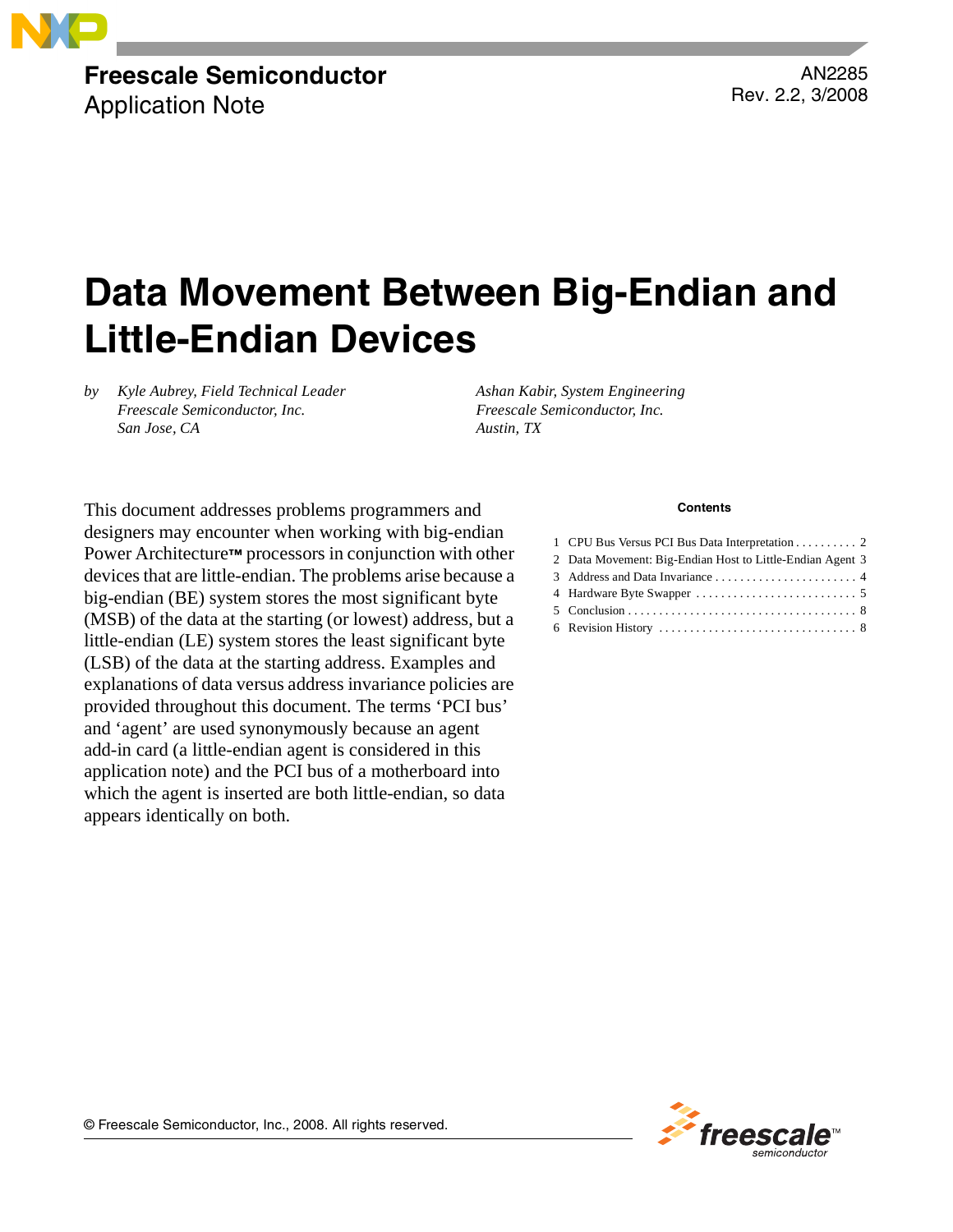

**CPU Bus Versus PCI Bus Data Interpretation**

# <span id="page-1-0"></span>**1 CPU Bus Versus PCI Bus Data Interpretation**

[Figure 1](#page-1-1) shows data on the CPU bus (big-endian) and on the PCI bus (little-endian).



**Figure 1. Data on Processor Bus and PCI Bus**

<span id="page-1-1"></span>As [Figure 1](#page-1-1) shows, the endianness of a bus determines whether the MSB is put into the lowest address (big-endian) or in the highest address (little-endian). Also, note that the PCI bus AD[31–0] signals are shown as discontinuous (that is, AD[7–0], AD[15–8], AD[23–16], and AD[31–24]) because of the bit ordering required by the PCI specification. Regardless of a device's endianness, data is interpreted from MSB to LSB. As shown in [Figure 2](#page-1-2) and [Figure 3](#page-1-3), this results in different interpretations of the data represented in [Figure 1.](#page-1-1)





<span id="page-1-2"></span>Note that the interpretation of the data on the CPU bus appears reversed on the PCI bus.

<span id="page-1-3"></span>

**Figure 3. Interpretation of Data on the PCI Bus (MSB to LSB)**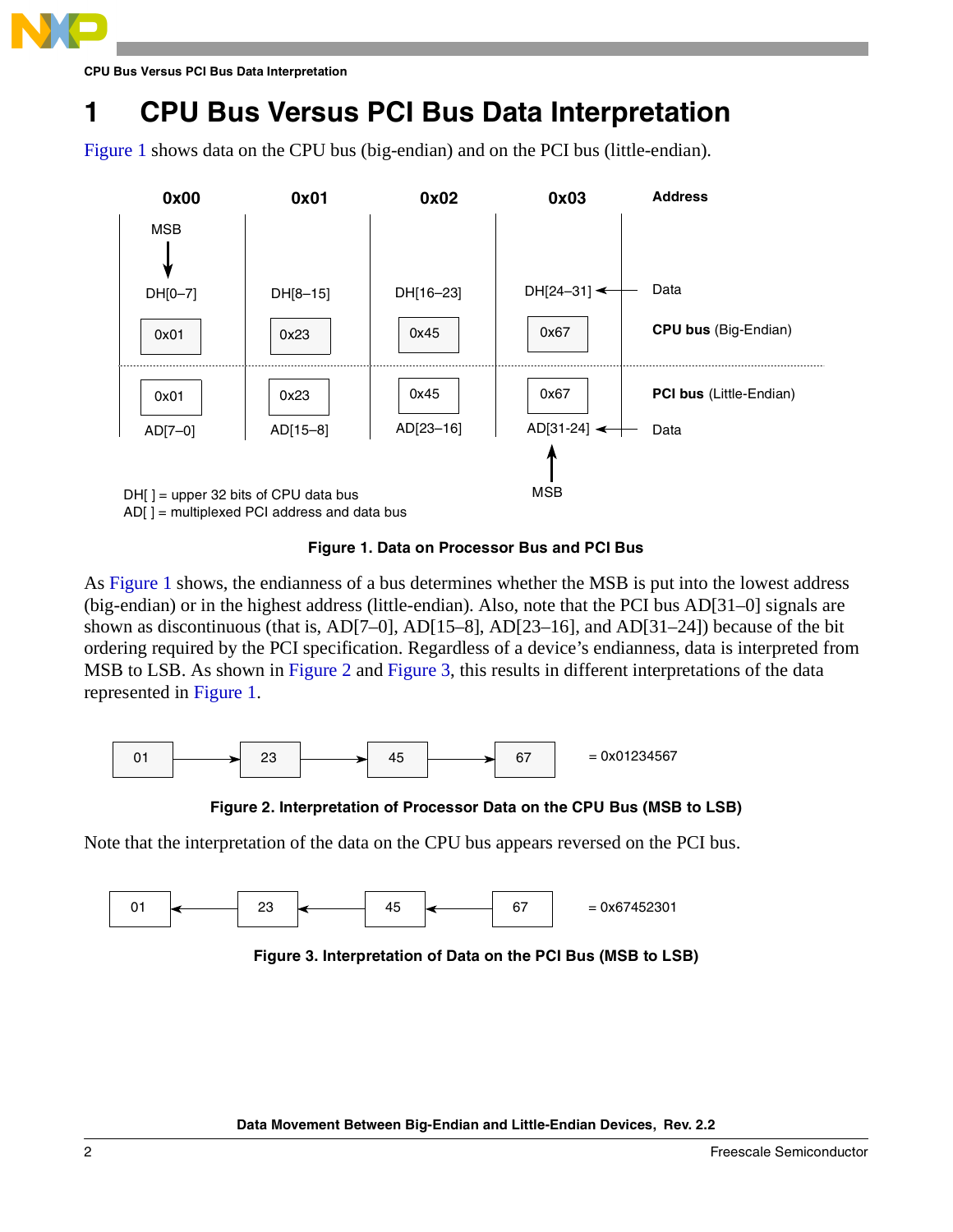

# <span id="page-2-0"></span>**2 Data Movement: Big-Endian Host to Little-Endian Agent**

Consider a host system in which the host is a big-endian Freescale processor with an integrated PCI bridge that allows data movement from the processor bus to a PCI bus. The following initialized data structure is placed into the memory of the big-endian host. Note that the packed switch is used to ensure that there is no inter-member padding and that natural alignment is not enforced. Because of the packed switch, var2 resides in memory immediately following var1, var3 immediately follows var2, and so on.

```
typedef packed struct {
unsigned long var1; //4Bytes; var1=0x01234567
unsigned long long var2; //8Bytes; var2=0x1122334455667788
unsigned char var3; //1Byte; var3='a'
unsigned short var4; //2Bytes; var4=0xBBCC
}FRAME;
```
<span id="page-2-1"></span>[Table 1](#page-2-1) shows how the data structure FRAME appears on the processor bus of the host device.

|                |      |    | var1 |    |
|----------------|------|----|------|----|
| Content        | 01   | 23 | 45   | 67 |
| Address        | 00   | 01 | 02   | 03 |
|                |      |    |      |    |
|                |      |    | var2 |    |
| Content        | 11   | 22 | 33   | 44 |
| Address        | 04   | 05 | 06   | 07 |
|                |      |    |      |    |
|                |      |    | var2 |    |
| Content        | 55   | 66 | 77   | 88 |
| Address        | 08   | 09 | 0A   | 0B |
|                |      |    |      |    |
|                | var3 | Ý  | var4 |    |
| Content        | a'   | BB | CC   |    |
| <b>Address</b> | OC   | 0D | 0E   | 0F |

### **Table 1. Example Data Structure FRAME on Processor Bus (Big-Endian)—No Padding**

## **2.1 Big-Endian Host Interpretation of Data**

Because data is interpreted from MSB to LSB, the values of the variables from the example data structure shown in [Table 1](#page-2-1) are as follows:

```
var1 = 0x01234567
var2 = 0x1122334455667788
```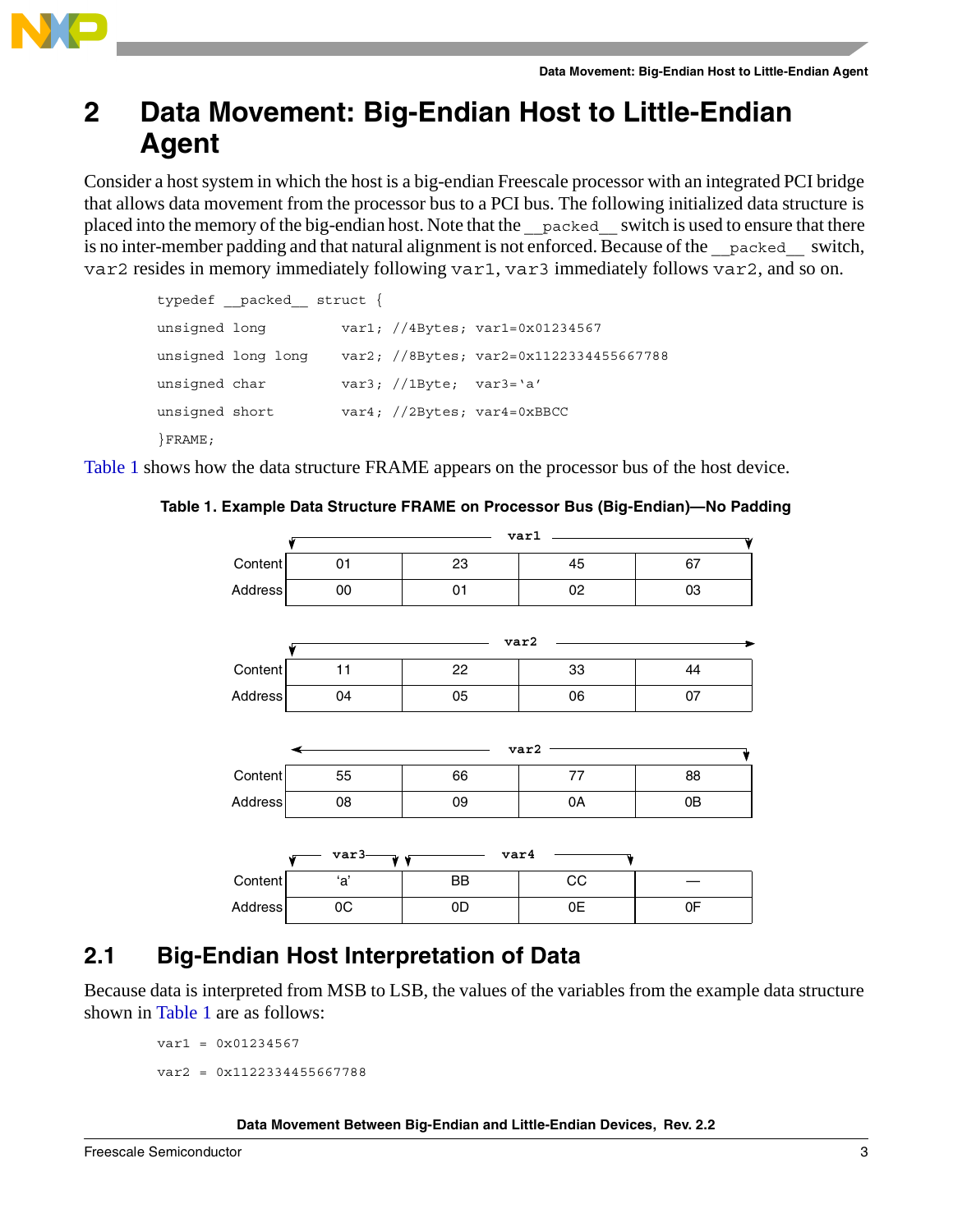

**Address and Data Invariance**

```
var3 = 'a'var4 = 0xBBCC
```
## <span id="page-3-1"></span>**2.2 Little-Endian Agent Interpretation of Data**

If data is transferred from its location on the host to the same location on the agent (data located in 0x0 of the host bus is transferred to 0x0 of the agent and so on), the data content of the agent memory appears as shown in [Table 1](#page-2-1). This is the default policy for dealing with endianness conversion, which is called address invariance, and it is defined later in this document. However, because the agent is a little-endian system, the interpretation of the data changes—data in the lowest location—is treated as the LSB. Therefore, the interpretation of the data in the agent little-endian system is as follows:

```
var1 = 0x67452301 (Reversed. See Figure 1.)
var2 = 0x8877665544332211 (Reversed. See Figure 1.)
var3 = 'a' (Restored. endianness concept does not apply for a single byte.)
var4 = 0xCCBB (Reversed. See Figure 1.)
```
In summary, the interpretation of data transferred from a big-endian host to a little-endian agent is sometimes reversed (var1, var2, and var4) and sometimes restored (var3).

## **2.3 Restoration of Reversed Data**

Without the aid of a byte swapper that can interpret the software data structure, software must restore the reversed data. Because the interpretation of var1, var2, and var4 in the little-endian agent is reversed, software must first byte-swap the value of var1 obtained from the big-endian memory before transferred data can be read, as follows:

Temp = Byte Swap Long (var1);

Byte Swap Long() in this case takes a long value, swaps its byte locations, and returns the byte-swapped value. After the routine is called, Temp holds the true interpretation of var1 in a little-endian system, which is 0x01234567. This process can then be repeated for subsequent variables.

# <span id="page-3-0"></span>**3 Address and Data Invariance**

Invariance is defined as not varying, constant, or preserved. There are two approaches to endian mapping: address invariance and data invariance. Address invariance preserves the addressing of the byte in memory. Data invariance preserves the relative byte significance but translates the byte addressing.

## **3.1 Address Invariance**

The default policy for dealing with endianness conversion in Freescale Power Architecture processors is the policy of address invariance. This policy preserves the byte address of each byte on a particular I/O interface as it is placed into main memory or moved to Power ISA registers by swapping the byte-lanes. As described in [Section 2.2, "Little-Endian Agent Interpretation of Data](#page-3-1)," this policy can have the effect of reversing the order of significance of bytes (most significant to least significant) or a particular datum, but it has the benefit of preserving the format of the general data structures so that software that is aware of both endianness and data structure format can properly access the data structure.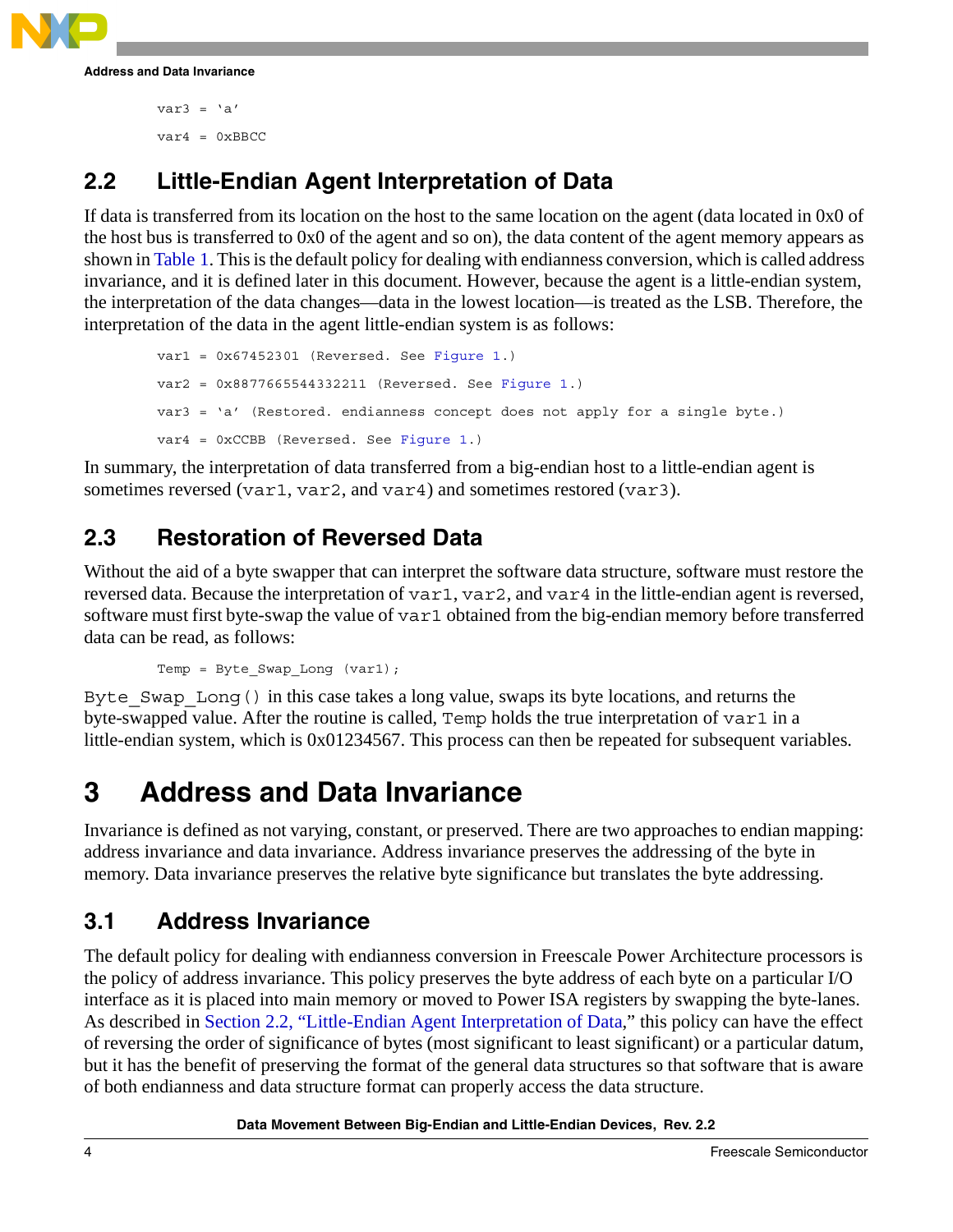



## **3.2 Data Invariance**

An alternative policy is data invariance. This policy preserves the exact value of data by swapping the byte addresses of each byte within the datum. Although this preserves values for a given size of datum (usually 4 bytes), it has the undesirable effect of scrambling the addresses and formats of the datum or data structures of other sizes. For instance with data invariance, byte 0 is still the most significant byte in the data structure but is now located at address 0x03 in memory rather than address 0x00.

The integration of a data invariance mode into a PCI bridge (as well as PCI-Express or HyperTransport bridge) is referred to as a "Hardware Byte Swapper."

# <span id="page-4-0"></span>**4 Hardware Byte Swapper**

This section describes the hardware byte swapper, or data invariance mode, built into certain bridges.

## **4.1 Common Misconception**

There is a common misconception that if the PCI block has a byte swapper operating on-the-fly, the interpretation of a software data structure can be restored without any software intervention in the destination. This idea is false because the byte swapper of a PCI block can swap bytes only on aligned boundaries (for example, a 4-byte word boundary). When the byte swapper is turned on, it takes a word from the source memory, byte-swaps the word, and places the word into the PCI interface. The hardware byte swapper cannot interpret a data structure containing different types of variables, such as byte, half word, word, and doubleword.

## **4.2 Byte Swapper Usage**

<span id="page-4-1"></span>[Table 1](#page-2-1) in [Section 2, "Data Movement: Big-Endian Host to Little-Endian Agent,](#page-2-0)" shows the data content of the memory of a big-endian host. If the host device has a byte swapper in its PCI hardware block and if the byte swapper is turned on when the data moves from the host memory to the PCI bus, the byte swapper takes the first row in [Table 1](#page-2-1), byte-swaps the content, and places the swapped data on the PCI bus (little-endian). Then it repeats this process for rows 2, 3, and 4. Eventually, the data on the PCI bus appears as shown in [Table 2](#page-4-1).

**Table 2. Example Data Structure Frame on PCI Bus (Little-Endian) Table 3. with Byte Swapper Turned On**

| Content        |    | nr<br>دے | 45 | ~-<br>U, |
|----------------|----|----------|----|----------|
| <b>Address</b> | 03 | ∼<br>ັ   |    | 00       |

| Content        |    |    | ຈຈ<br>ບບ |    |
|----------------|----|----|----------|----|
| <b>Address</b> | ັັ | 06 | 05       | 04 |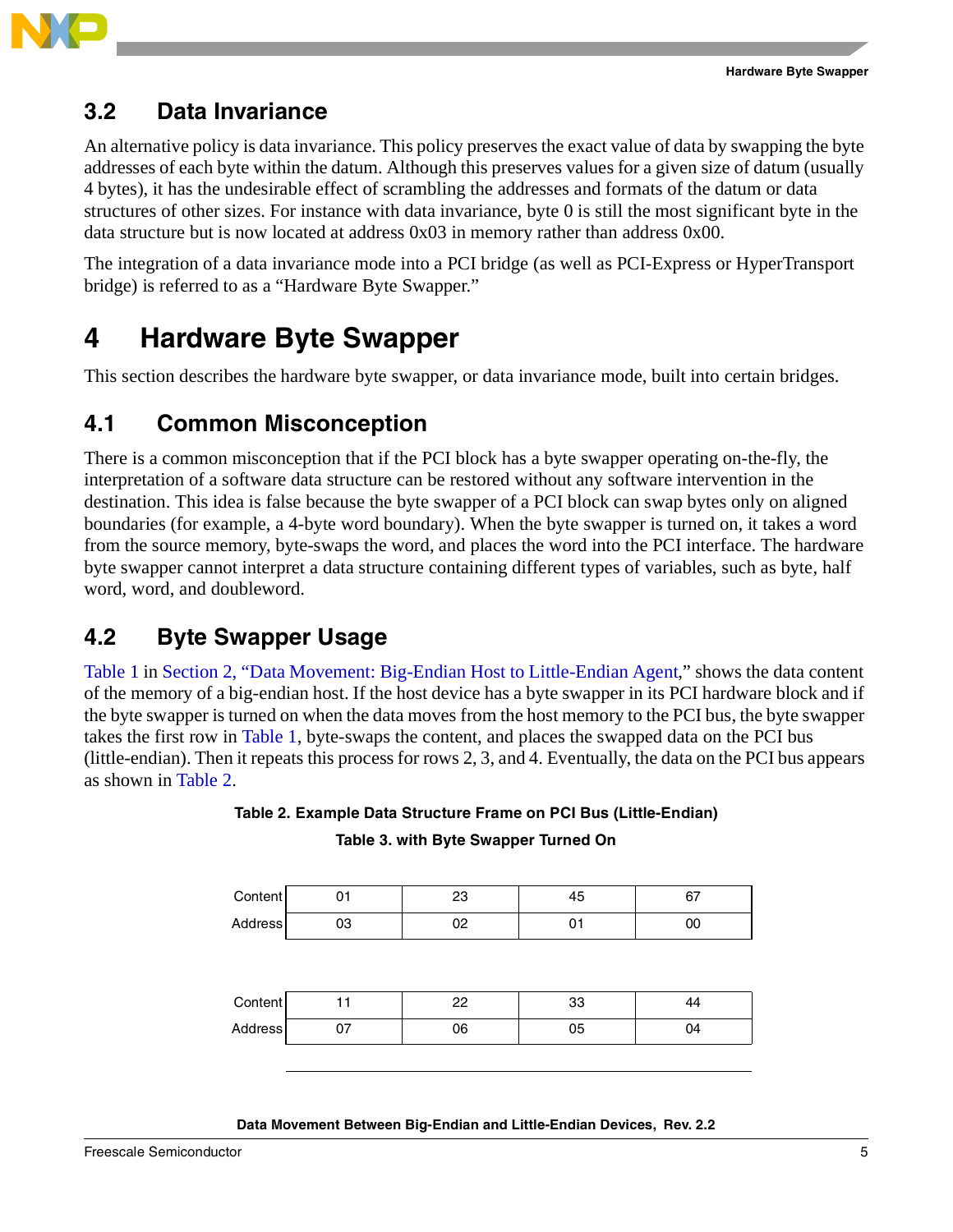

**Hardware Byte Swapper**

## **Table 2. Example Data Structure Frame on PCI Bus (Little-Endian) Table 3. with Byte Swapper Turned On (continued)**

| Content | 55 | 66 |    | 88 |
|---------|----|----|----|----|
| Address | 0Β | 0Α | 09 | 08 |

| Content        | $\ddot{\phantom{0}}$<br>a | DD<br>םכ | ~~<br>◡◡ |    |
|----------------|---------------------------|----------|----------|----|
| <b>Address</b> | v.                        | า⊏<br>◡∟ | 0D       | 0С |

<span id="page-5-0"></span>Based on [Table 2,](#page-4-1) [Table 4](#page-5-0) shows the interpretation of var1, var2, var3, and var4.

## **Table 4. Interpretation of Byte Swapped Data on a Little-Endian Agent**

| <b>Variable</b> | <b>Size</b>  | <b>LSB</b> | <b>MSB</b> | Interpretation <sup>1</sup> | <b>Notes</b>                                                                                                                                                                                                                                                                                                                                                                                               |
|-----------------|--------------|------------|------------|-----------------------------|------------------------------------------------------------------------------------------------------------------------------------------------------------------------------------------------------------------------------------------------------------------------------------------------------------------------------------------------------------------------------------------------------------|
| var1            | 4 bytes 0x0  |            | 0x03       | 0x01234567                  | Because the byte swapper is turned on when data is transferred from<br>a big-endian host to a a little-endian agent, var1 is restored and<br>there is no need for software intervention.                                                                                                                                                                                                                   |
| var2            | 8 bytes 0x04 |            | 0x0B       |                             | 0x5566778811223344 This is not the original interpretation of var2 in the big-endian host<br>(see Table 1). Even though the byte swapper is turned on when data<br>is transferred from a big-endian host to a little-endian agent, the data<br>interpretation of var2 is not restored.                                                                                                                     |
| var3            | 1 byte       | 0x0F       | 0x0F       |                             | Endianness does not affect data that is only a single byte wide, so the<br>data interpretation of var3 is restored. However, software should be<br>aware that the byte swapper has moved var3 from address 0x0C to<br>address 0x0F.                                                                                                                                                                        |
| var4            | 2 bytes 0x0D |            | 0x0E       | 0xBBCC                      | Because the byte swapper is turned on when data is transferred from<br>a big-endian host to a little-endian agent, var4 is restored and there<br>is no need for software intervention. Note that the value for var4 is<br>restored only because it straddles the 2-byte (halfword) boundary. If<br>var4 were at big-endian address 0x0C, it would be byte swapped to<br>the little-endian address of 0x0E. |

 $\overline{1}$  Interpretation of the data is always from MSB to LSB, regardless of the endianness.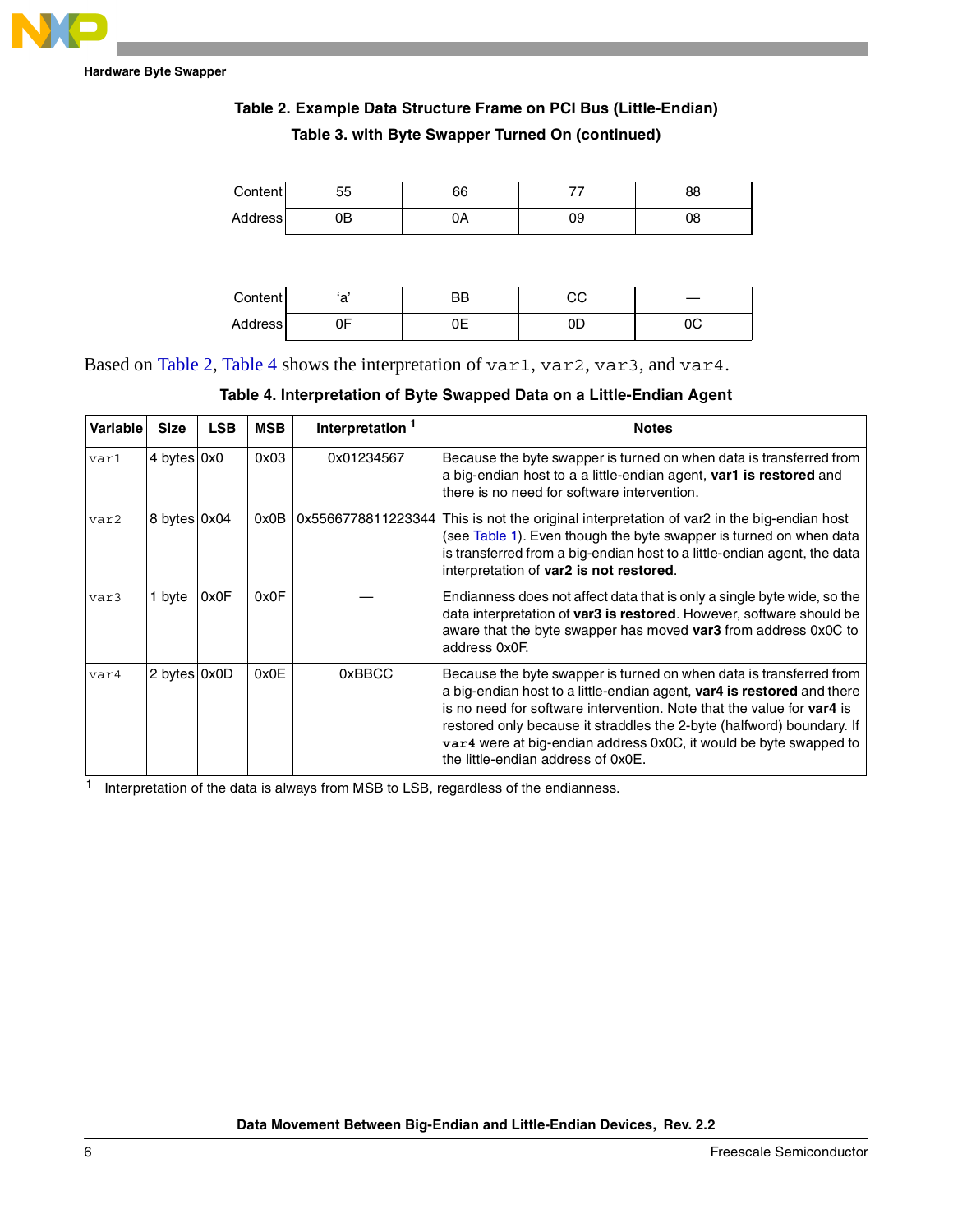

[Figure 4](#page-6-0) shows an example of a 4-byte write to PCI memory when the hardware byte swapper (also known as data invariance) is enabled.



**PCI Little-Endian Memory Space**

### **Figure 4. Four-Byte Transfer to PCI Memory Space With Hardware Byte Swapper Enabled**

<span id="page-6-0"></span>Note that when the byte swapper is enabled, the MSB on the internal peripheral logic bus, D0, is placed on byte lane 3(AD[31–24]) on the PCI bus. This occurs so D0 appears at address 0x*nnnn*\_*nn*03 and not at address 0x*nnnn*\_*nn*00 in the PCI space.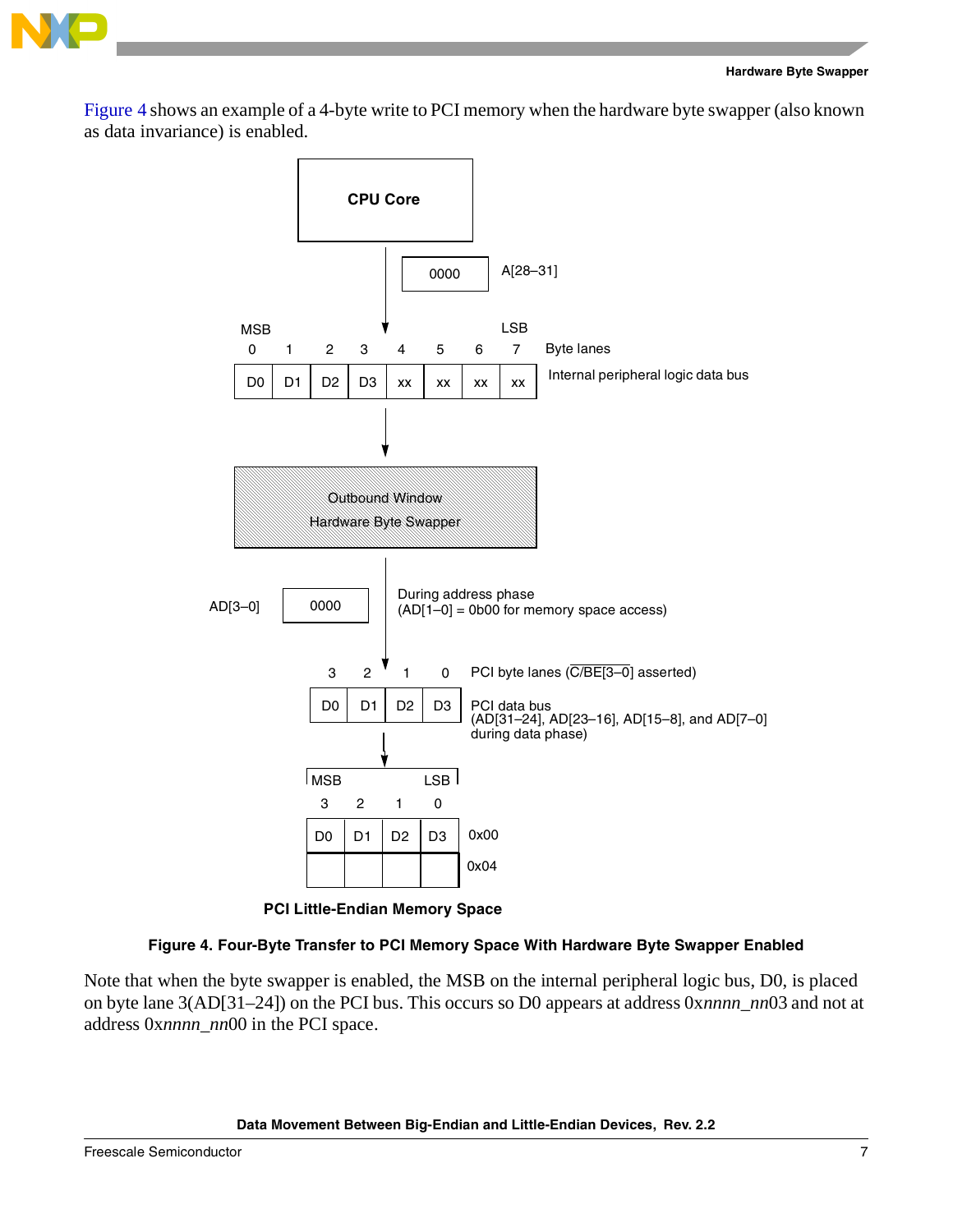

# <span id="page-7-0"></span>**5 Conclusion**

This application note demonstrates that when multiple data types occur in a single data structure, the use of a byte swapper does not maintain data interpretation across devices with different endian characteristics. In an ideal case, when all variables in the data structure are words, turning on the byte swapper restores data interpretation. Therefore, when the endianness of the host and agent differs, a software solution at the destination end is the most efficient solution to restore data interpretation.

# <span id="page-7-1"></span>**6 Revision History**

<span id="page-7-2"></span>[Table 5](#page-7-2) provides a revision history of this application note.

|  |  | <b>Table 5. Revision History</b> |  |
|--|--|----------------------------------|--|
|--|--|----------------------------------|--|

| <b>Revision</b> | <b>Date</b> | <b>Substantive Changes</b>                                                                                                                     |
|-----------------|-------------|------------------------------------------------------------------------------------------------------------------------------------------------|
| $2.2^{\circ}$   | 3/2008      | Converted PowerPC to Power Architecture<br>Minor formatting changes                                                                            |
| 2.1             | 11/2007     | Put trademark after first mention of PowerQUICC II Pro and PowerQUICC III.<br>Minor formatting changes                                         |
| 2               | 6/2006      | Overhaul of most sections.<br>Added section on invariance<br>Various formatting<br>Internal Release                                            |
|                 | 5/2006      | <b>Formatting Changes</b><br>Altered Fallacy Section to cover the Byte Swapper Feature more in-depth<br>Added Figure 4<br>Added Section 7and 8 |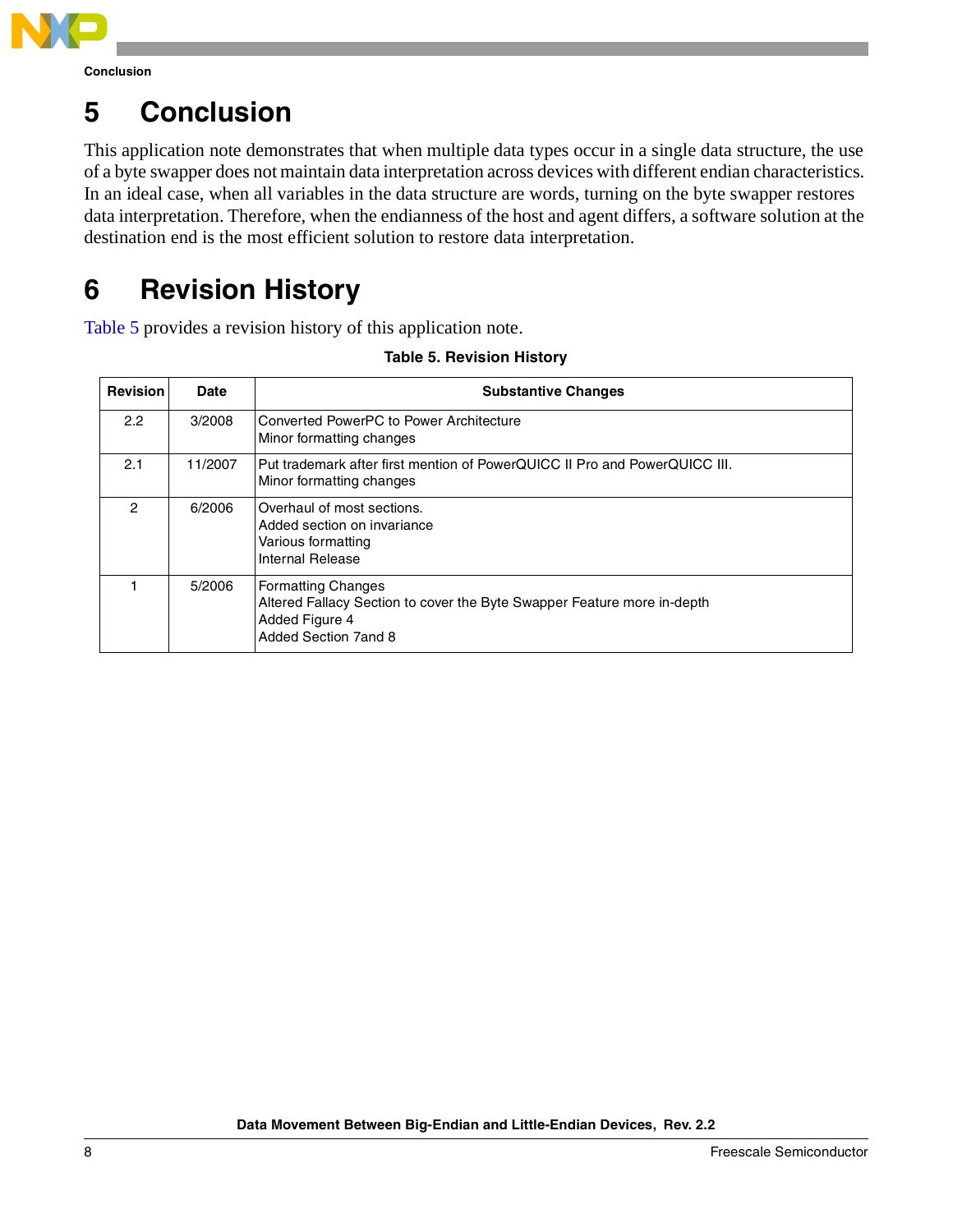

## **THIS PAGE INTENTIONALLY LEFT BLANK**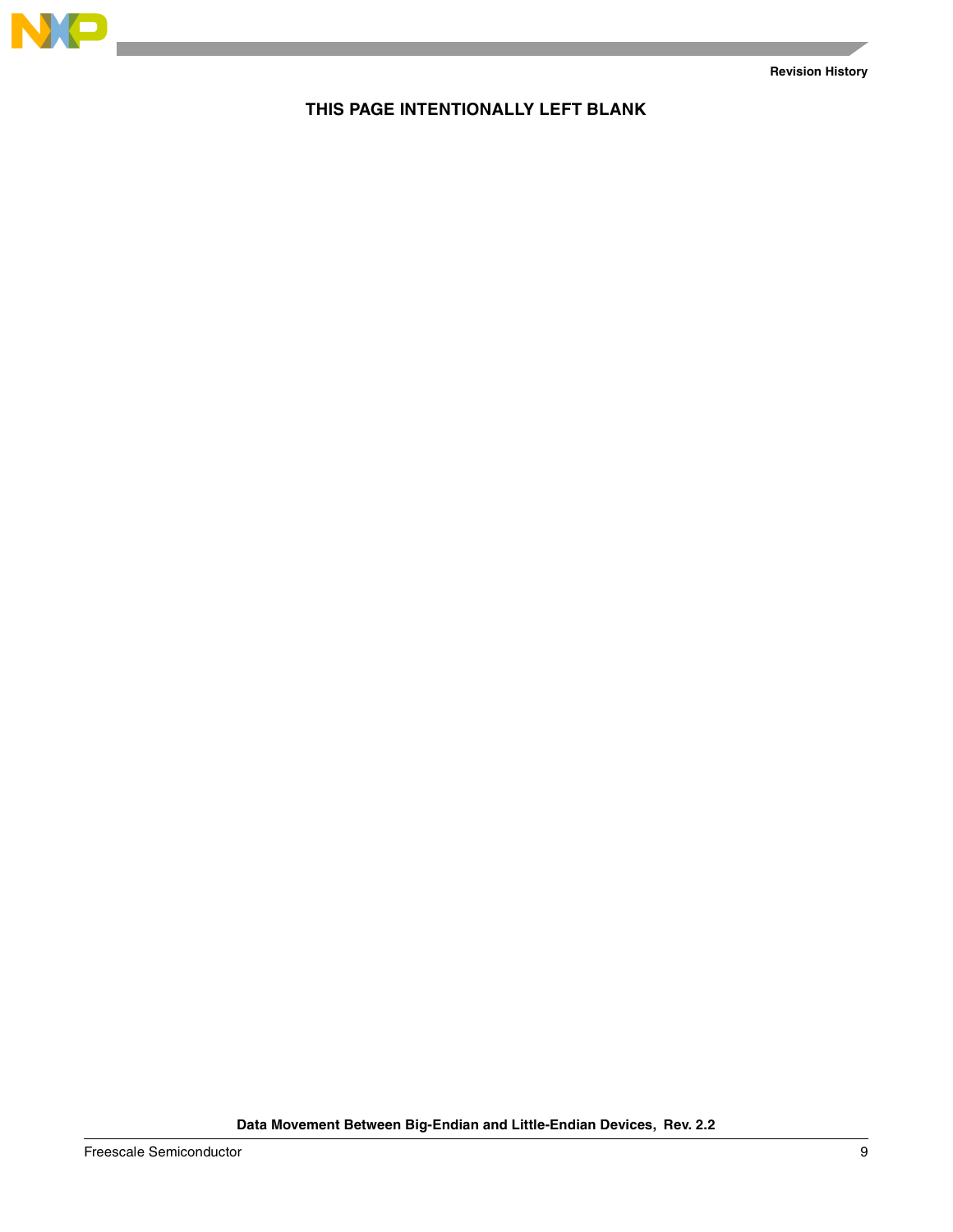

**Revision History**

## **THIS PAGE INTENTIONALLY LEFT BLANK**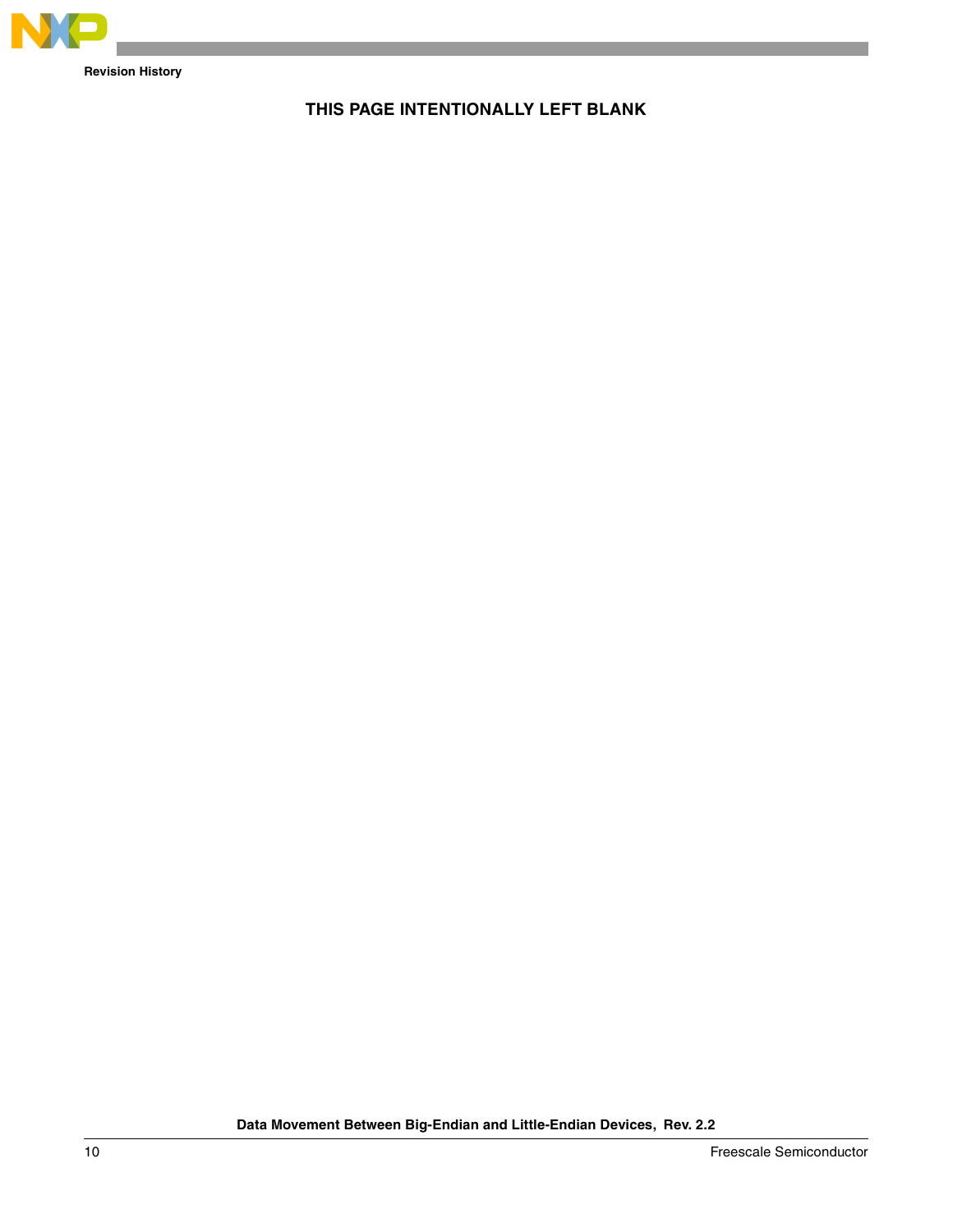

## **THIS PAGE INTENTIONALLY LEFT BLANK**